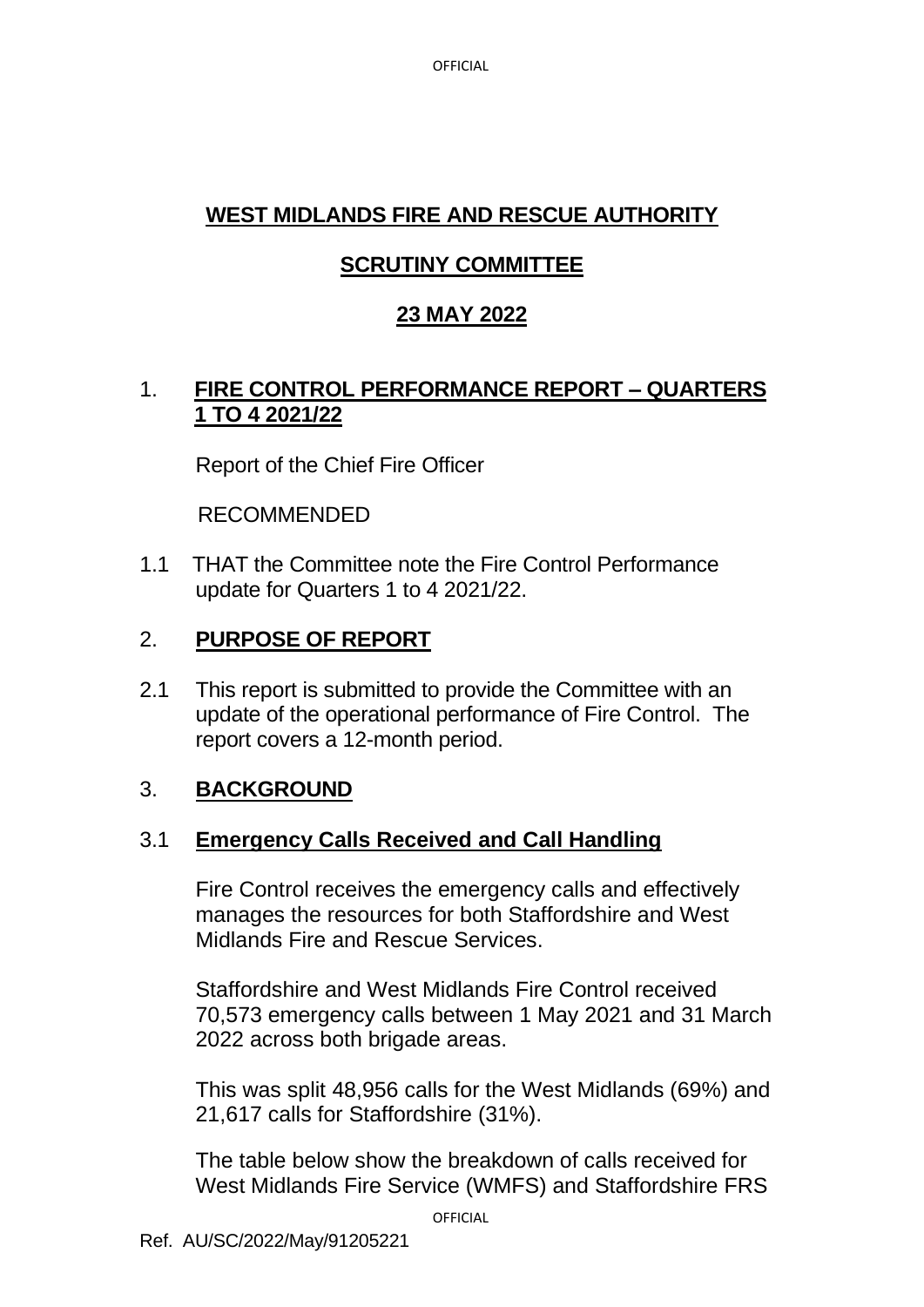|                  | <b>WMFS</b> |         |         | Staffordshire |         |         |  |
|------------------|-------------|---------|---------|---------------|---------|---------|--|
| Period           | 2019/20     | 2020/21 | 2021/22 | 2019/20       | 2020/21 | 2021/22 |  |
| Q1 Apr<br>- Jun  | 13,135      | 12,514  | 13,005  | 5,437         | 5,569   | 7,123   |  |
| Q2 Jul<br>- Sept | 13,353      | 13,168  | 12,871  | 5,288         | 5,330   | 7149    |  |
| Q3 Oct<br>- Dec  | 10,588      | 9,996   | 11,613  | 4,479         | 4,578   | 6,231   |  |
| Q4 Jan<br>- Mar  | 10,382      | 9,349   | 11,467  | 4,746         | 4,593   | 6,126   |  |

across a 3-year period.

Of the 48,956 emergency calls received for WMFS across the reporting period; Fire Control mobilised to 26,629 (54%) incidents.

Of the 21,617 emergency calls received for Staffordshire FRS across the reporting period, Fire Control mobilised to 11,653 (54%) incidents.

This mobilisation to calls received ratio is because of several factors including –

- call challenging automated fire alarms (AFAs)
- call challenging special service calls which were deemed non-emergency
- repeat 999 calls
- use of 999eye footage and imagery



**OFFICIAL**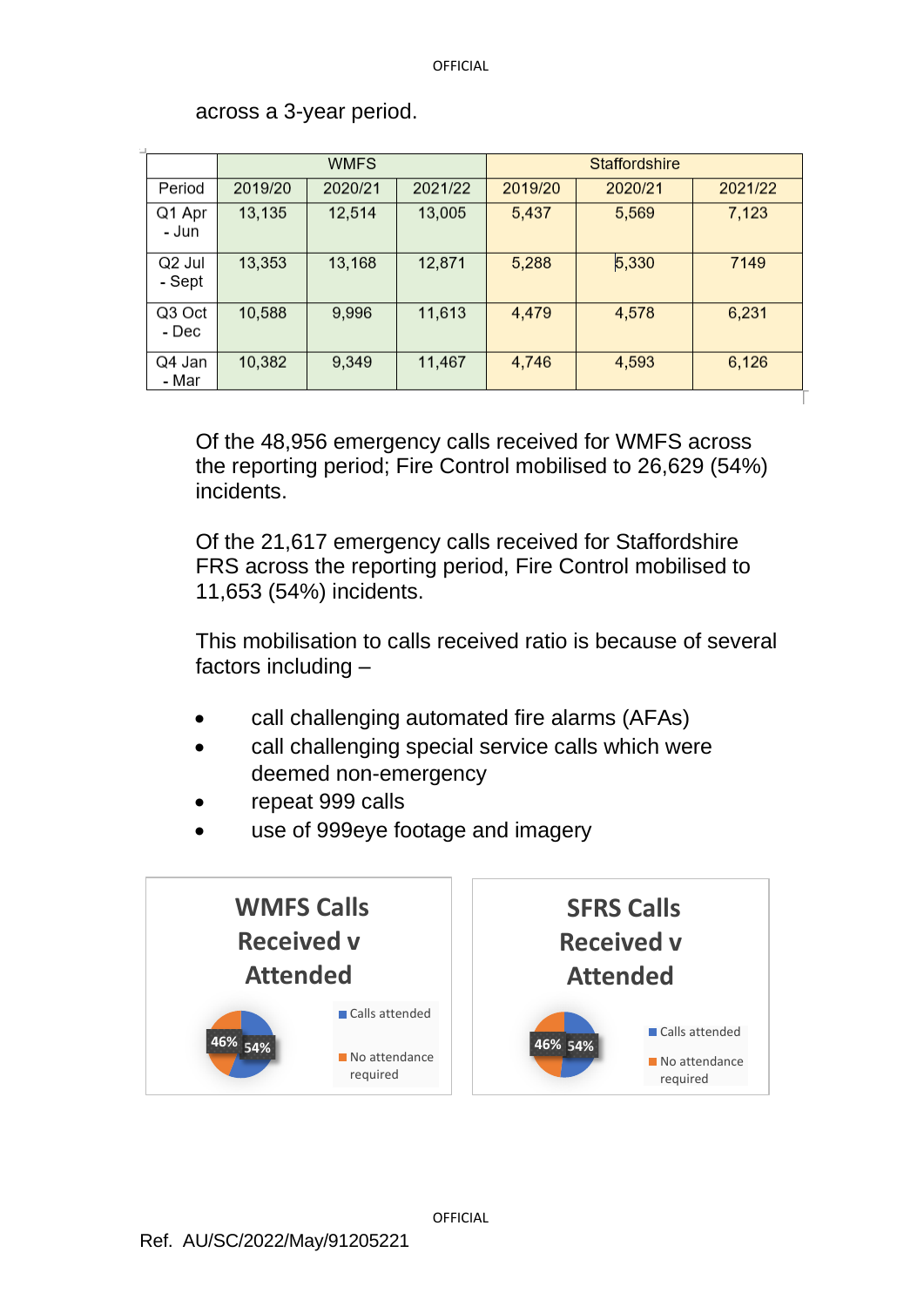### 3.2 **Call Handling**

A key performance indicator for Fire Control is the length of time from answering a 999 call to mobilising appliances to category 1 (life and property) incidents. For these critical incident types, we aim to mobilise in under 80 seconds. The data below shows the median average call handling times for life and property incident types broken down for both Staffordshire and West Midlands:

| brigade              | <b>SFRS</b> |     | <b>WMFS</b> |      | <b>Total</b>                                                          |      |
|----------------------|-------------|-----|-------------|------|-----------------------------------------------------------------------|------|
| Incident Type        |             |     |             |      | Call Handling   Count   Call Handling   Count   Call Handling   Count |      |
| <b>FIRE</b>          | 85          | 474 | 79          | 1385 | 81                                                                    | 1859 |
| <b>FIRE PR</b>       | 77          | 22  | 76          | 51   | 76                                                                    | 73.  |
| <b>HOUSE FIRE</b>    | 62          | 320 | 58          | 1101 | 59                                                                    | 1421 |
| <b>HOUSE FIRE PR</b> | 76          | 52  | 56          | 132  | 63                                                                    | 184  |
| <b>RTC</b>           | 92          | 397 | 78          | 2004 | 80                                                                    | 2401 |
| <b>RTC PR</b>        | 90          | 304 | 70          | 718  | 74                                                                    | 1022 |

Q1 – Q4 2021/22

For the above reporting period captured in the table, Fire Control have maintained an average mobilisation time below 80 seconds. Fire Control's continued focus on mobilising with the required urgency is a key factor in survivability and limiting damage to property.

#### 3.3 **Dynamic Mobilising**

Dynamic mobilising involves using resources flexibly and efficiently in our approach to emergency call management and mobilising, resulting in a proportionate and appropriate initial incident response. The approach enables Fire Control to reduce and increase an incident response to achieve the best match for the incident needs, which includes selecting the most appropriate number and type of resource.

Fire Control continue to utilise several tools to support decision making including –

- Dynamic emergency call handling
- Information gathered at the time of call

**OFFICIAL**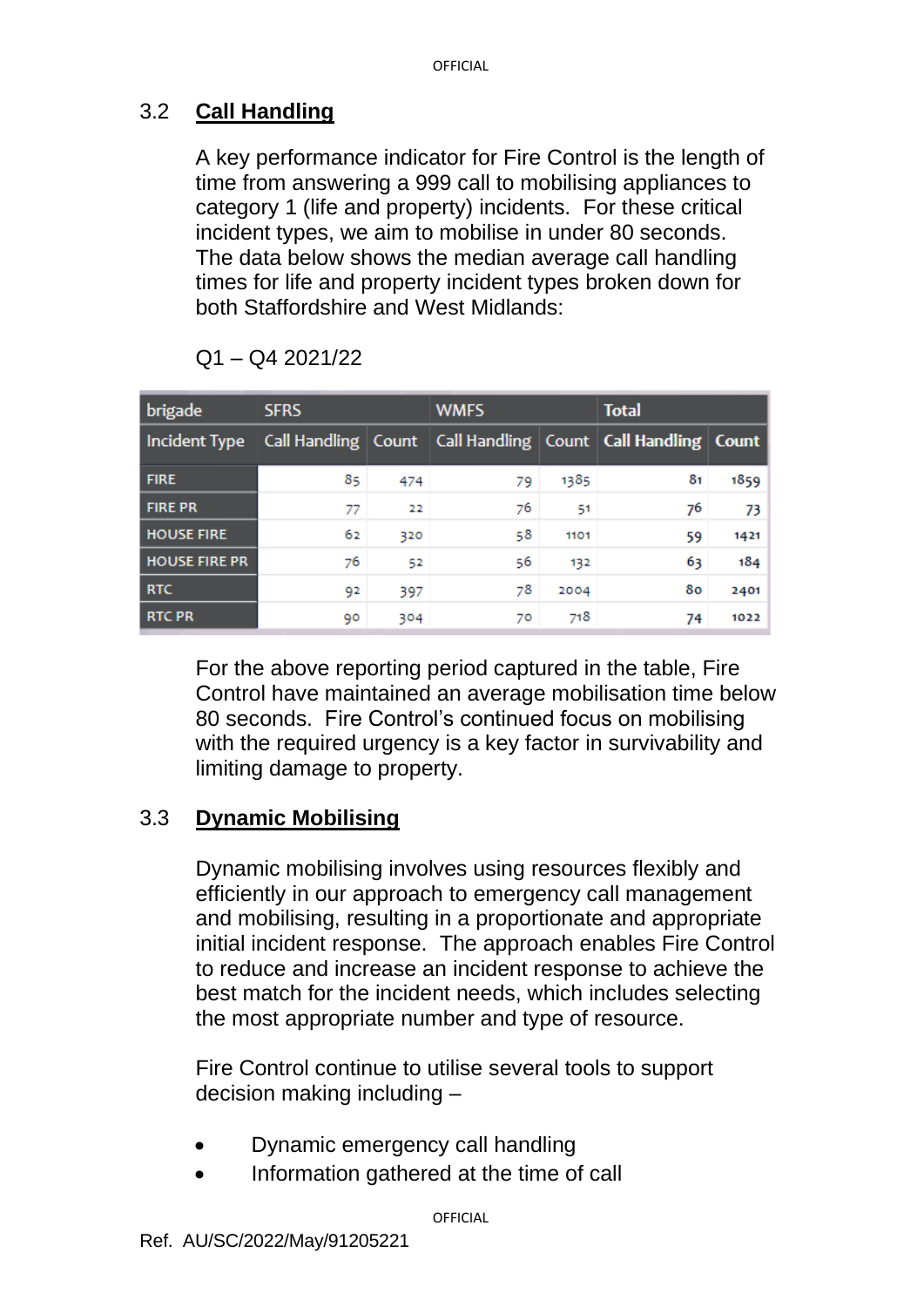- Location of the incident, both geographically and demographically
- Repeat calls
- Footage and images from 999eye
- Number and type of incidents in progress
- **Weather**
- Time of day

The following charts show dynamic mobilising data captured for the period, 2021/22 for both organisations.

Fire Control dynamically amended the initial level of response 2,474 times throughout 2021/22 times for incidents in West Midlands area.

They dynamically amended the initial level of response 436 times for incidents in Staffordshire area.

These totals are either an increased or decreased attendance from the standard pre-determined levels of response.

On the occasions Fire Control reduce the attendance, this results in an increased number of appliances being available for category 1 incidents and to support prevention and protection activities, thereby increasing the effectiveness of our resources.

On the occasions Fire Control increased the attendance, this supported the speed and weight of attack allowing for safe systems of work to be implemented leading to effective and efficient resolution of incidents.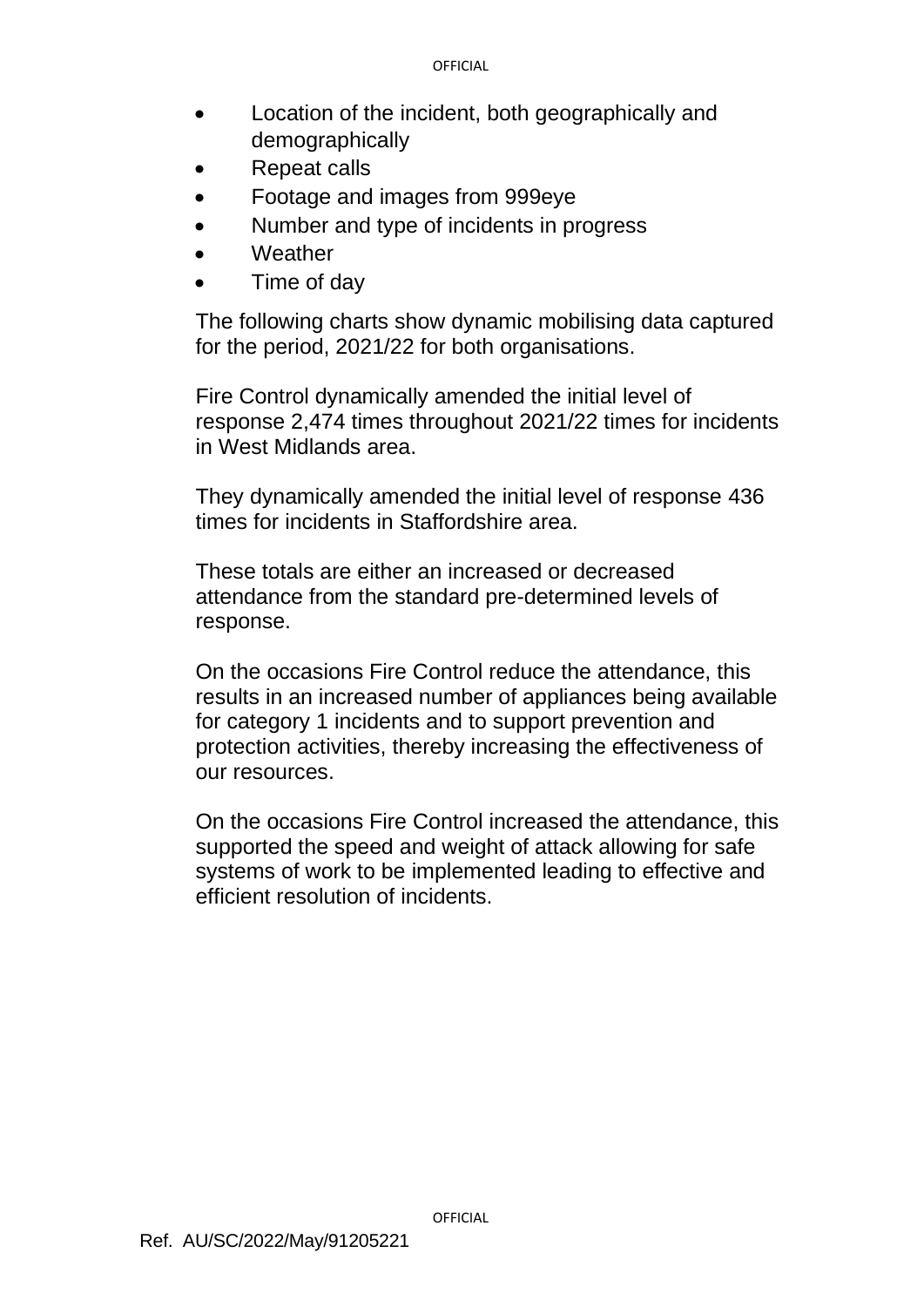

## 3.4 **999Eye**

Intelligence led mobilisation and resource management enables Fire Control to send the most appropriate number and type of resource based on the level of risk, this directly contributes to the achievement of our risk-based attendance standards.

999eye is enhancing the quality of intelligence and information that is received within Fire Control, thereby enabling Fire Control personnel to make more informed dynamic mobilisations through the use of this technology; further supporting our key aim of sending the right level of resource to the right incident type.

We have recorded a 6% increase in 999eye proposals recorded against the same period of the previous year.

The table below shows the recorded use of 999eye across the reporting periods.

|             | Q1 21/22 | Q2 21/22 | Q3 21/22 | Q4 21/22 |
|-------------|----------|----------|----------|----------|
| <b>WMFS</b> | 3815     | 2455     | 1738     | 1848     |
| <b>SFRS</b> | 1182     | 549      | 481      | 549      |
| Totals      | 4997     | 3004     | 2219     | 2397     |

## 3.5 **Vision 4 Command and Control System Upgrade**

**OFFICIAL** We continue to work with our Command and Control supplier, to upgrade the current Vision 3 system to Vision 4. This upgrade will enhance our ability to interface our system with other required systems, supporting the value release of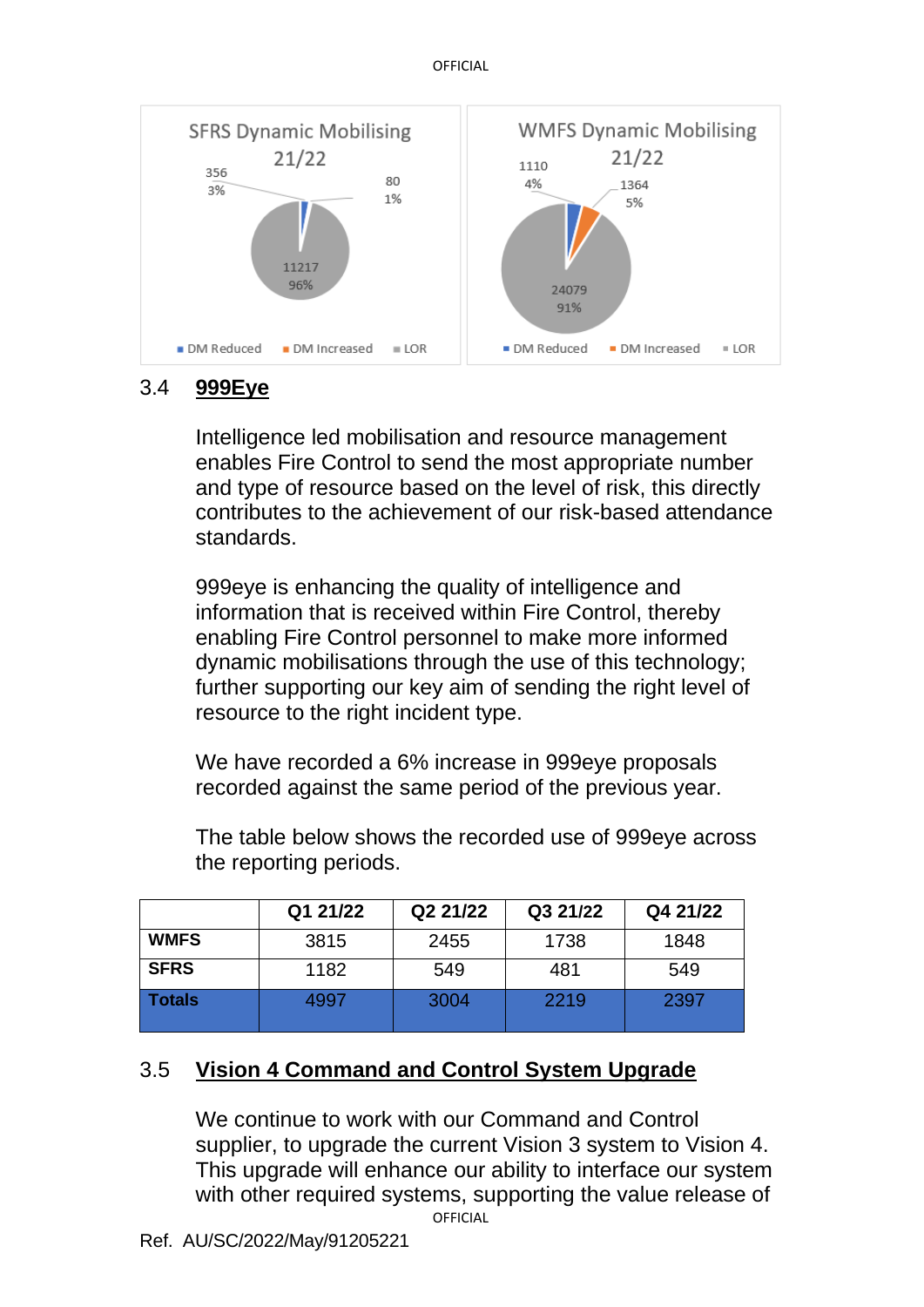the project, through efficiency, for both brigades and includes examples such as:

- Automatic retrieval of call location details from BT (information without manual intervention), with input into the 'call collection screen' for improved call handling times
- Enhanced Mobile Location (EML) more accurate GPS location for mobile phones making 999 calls to pinpoint incident addresses pre-alert for faster mobilisation
	- Attribute Mobilising, i.e. the ability to tailor responses to fully utilise the blended fleet and enhance resource management
	- Integration of Fire Watch (SFRS staffing system) into Vision 4, automating a currently manual and timeconsuming procedure.
	- It has also enabled the replacement of system hardware and Windows operating systems.

The go live for Vision 4 has been delayed to 6 June 2022, due to issues occurring during testing which could affect mobilisation and Staffordshire Fire and Rescue Service's back-office processes.

Mobilising effectively is critical to ensuring our response is proportionate to the incident type and keeping our communities safe. We would not go live with a new system unless we had a very high level of assurance that there would be no issues for us or Staffordshire.

## 4. **EQUALITY IMPACT ASSESSMENT**

In preparing this report an initial Equality Impact Assessment is not required and has not been carried out.

## 5. **LEGAL IMPLICATIONS**

There are no legal implications arising from this report.